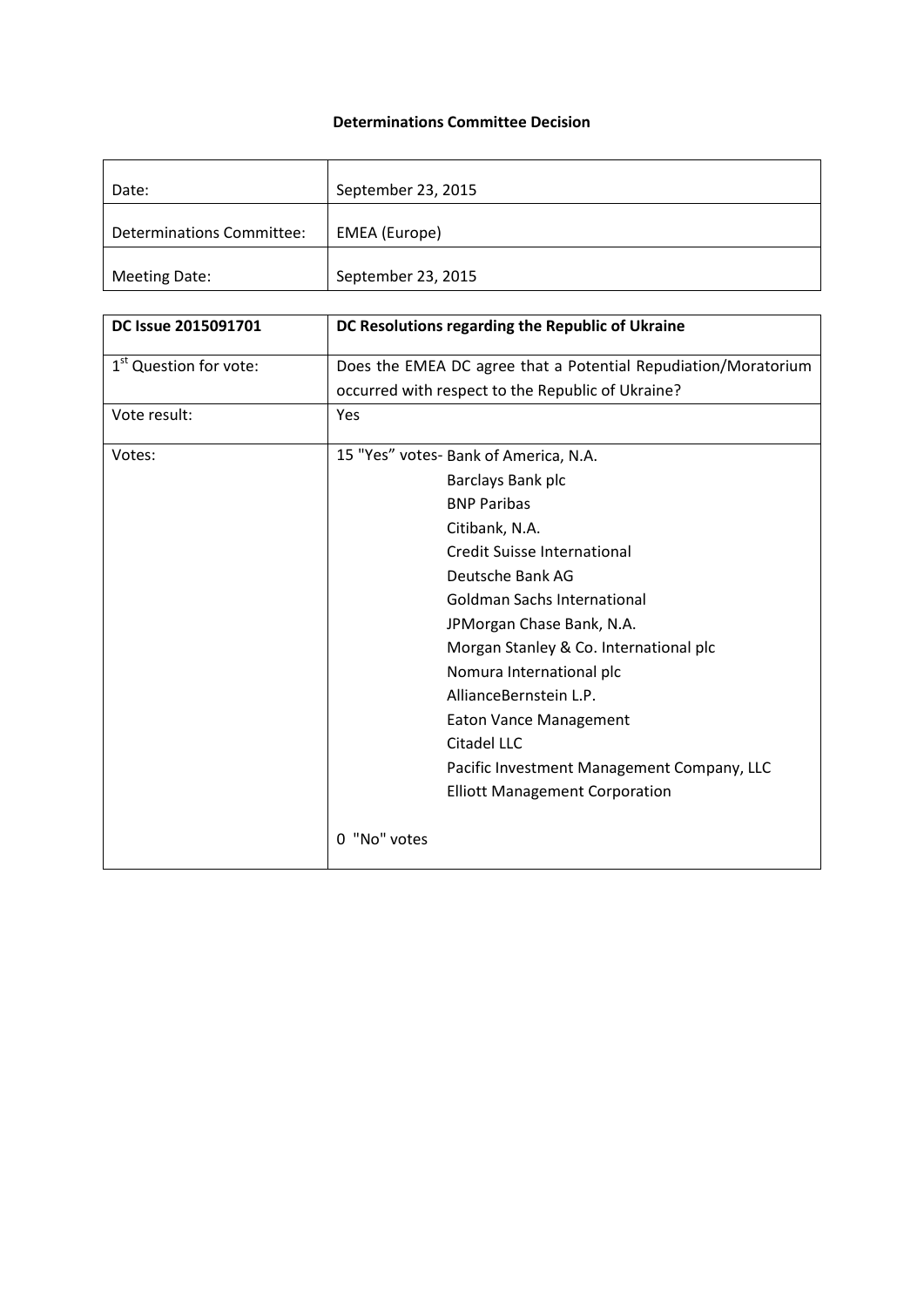| DC Issue 2015091701                | DC Resolutions regarding the Republic of Ukraine                                                                                                                                                                                                                                                                                                                                                                                                                                |
|------------------------------------|---------------------------------------------------------------------------------------------------------------------------------------------------------------------------------------------------------------------------------------------------------------------------------------------------------------------------------------------------------------------------------------------------------------------------------------------------------------------------------|
| 2 <sup>nd</sup> Question for vote: | If a Potential Repudiation/Moratorium did occur, is the date of the<br>of such<br>Potential<br>Repudiation/Moratorium<br>occurrence<br>19<br>September 2015?                                                                                                                                                                                                                                                                                                                    |
| Vote result:                       | Yes                                                                                                                                                                                                                                                                                                                                                                                                                                                                             |
| Votes:                             | 15 "Yes" votes- Bank of America, N.A.<br>Barclays Bank plc<br><b>BNP Paribas</b><br>Citibank, N.A.<br><b>Credit Suisse International</b><br>Deutsche Bank AG<br>Goldman Sachs International<br>JPMorgan Chase Bank, N.A.<br>Morgan Stanley & Co. International plc<br>Nomura International plc<br>AllianceBernstein L.P.<br><b>Eaton Vance Management</b><br>Citadel LLC<br>Pacific Investment Management Company, LLC<br><b>Elliott Management Corporation</b><br>0 "No" votes |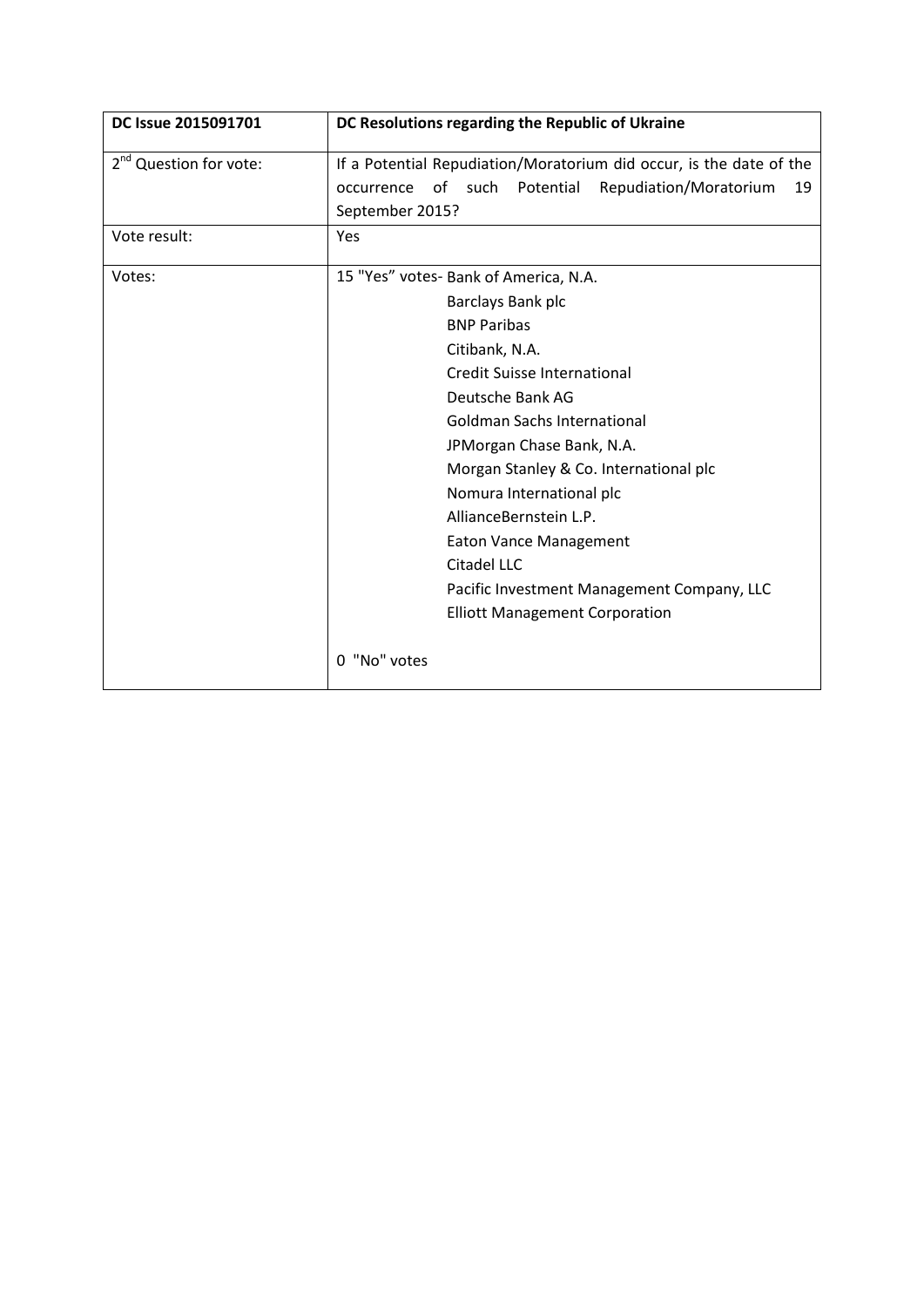| DC Issue 2015091701                | DC Resolutions regarding the Republic of Ukraine                                                                                                                                                                                                                                                                                                                                                                                                                                       |
|------------------------------------|----------------------------------------------------------------------------------------------------------------------------------------------------------------------------------------------------------------------------------------------------------------------------------------------------------------------------------------------------------------------------------------------------------------------------------------------------------------------------------------|
| 3 <sup>rd</sup> Question for vote: | Is the date on which the DC Secretary first effectively received both<br>a request to convene the Committee and Publically Available<br>Information that satisfies the requirement of Section 2.1(b) of the<br>DC Rules for Potential Repudiation/Moratorium with respect to the<br>Republic of Ukraine 18 September 2015?                                                                                                                                                             |
| Vote result:                       | Yes                                                                                                                                                                                                                                                                                                                                                                                                                                                                                    |
| Votes:                             | 15 "Yes" votes- Bank of America, N.A.<br>Barclays Bank plc<br><b>BNP Paribas</b><br>Citibank, N.A.<br><b>Credit Suisse International</b><br>Deutsche Bank AG<br><b>Goldman Sachs International</b><br>JPMorgan Chase Bank, N.A.<br>Morgan Stanley & Co. International plc<br>Nomura International plc<br>AllianceBernstein L.P.<br><b>Eaton Vance Management</b><br>Citadel LLC<br>Pacific Investment Management Company, LLC<br><b>Elliott Management Corporation</b><br>0 "No" votes |